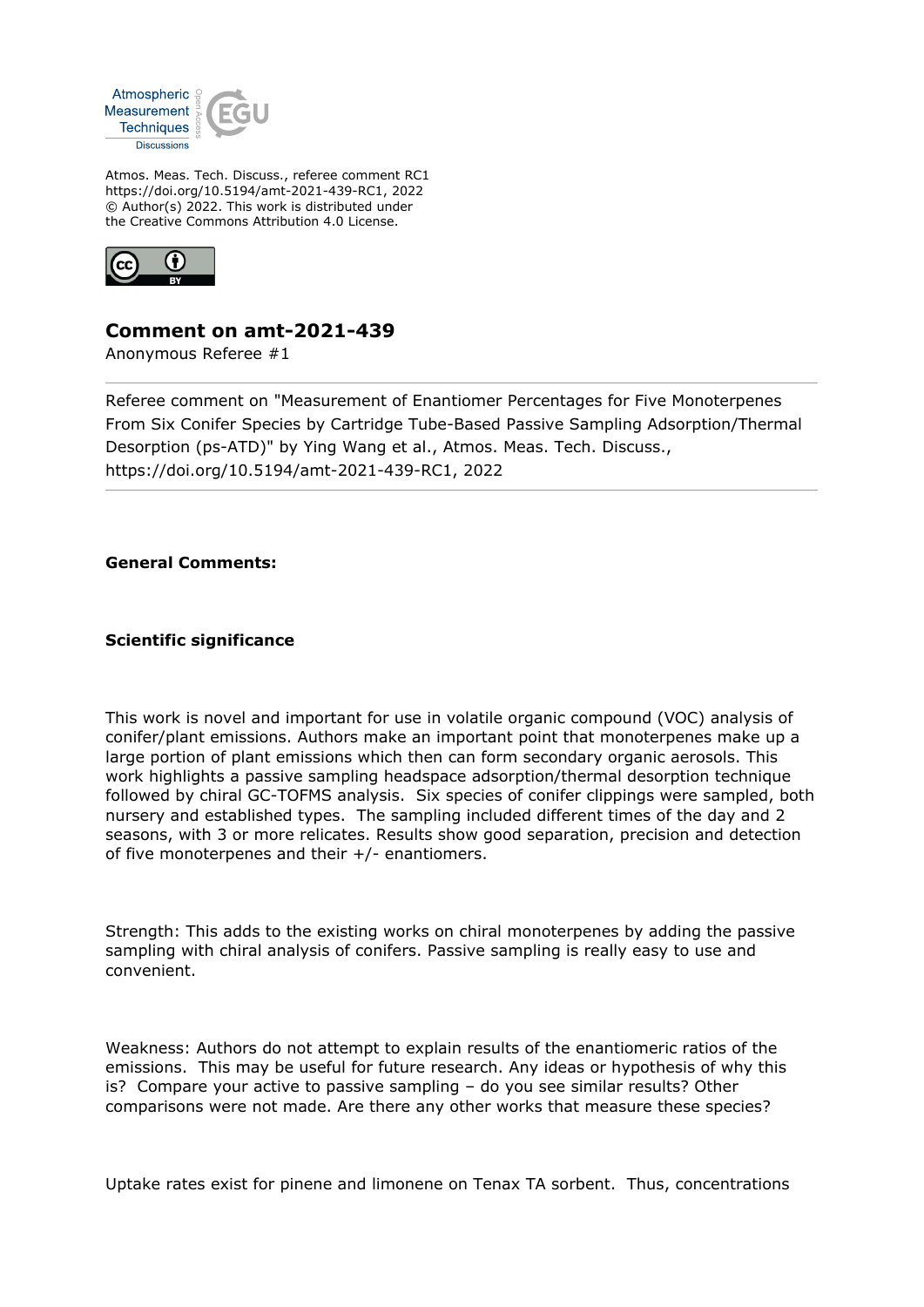could have been calculated in addition to ratios of the enantiomers. This would add to knowledge of how much of these VOCs are emitted, which might be useful to other researchers.

**Scientific quality:** These experiments were well thought out and conducted.

**Presentation quality:** The writing style was straightforward and easy to follow.

## **Specific comments:**

Line 88: Please reference your active sampling ATD work.

Line 93: Don't need diffusive rates since identical is an assumption. This might be tested in future by measuring the rates.

Line 122: Cut samples of plants instead of living plants sampled. Sampling the living plants in natural environment might have different results. This would be a good experiment to conduct.

Can the time difference of when the cuts were made until analysis matter?

Figures 2-4- I didn't understand the ABC lettering system in the graph. I did understand capital and lowercase meant statistically insignificant for the monoterpenes, then the species, respectively but I didn't understand the a-f or A-E designations. Where these just random to demonstrate the relationships? Please provide abbreviations in the caption or as a footnote. Or consider including in the table summarizing the statistical significance.

Also figures have error bars, please specify if these are 1 standard deviation or something else.

## **Technical corrections:**